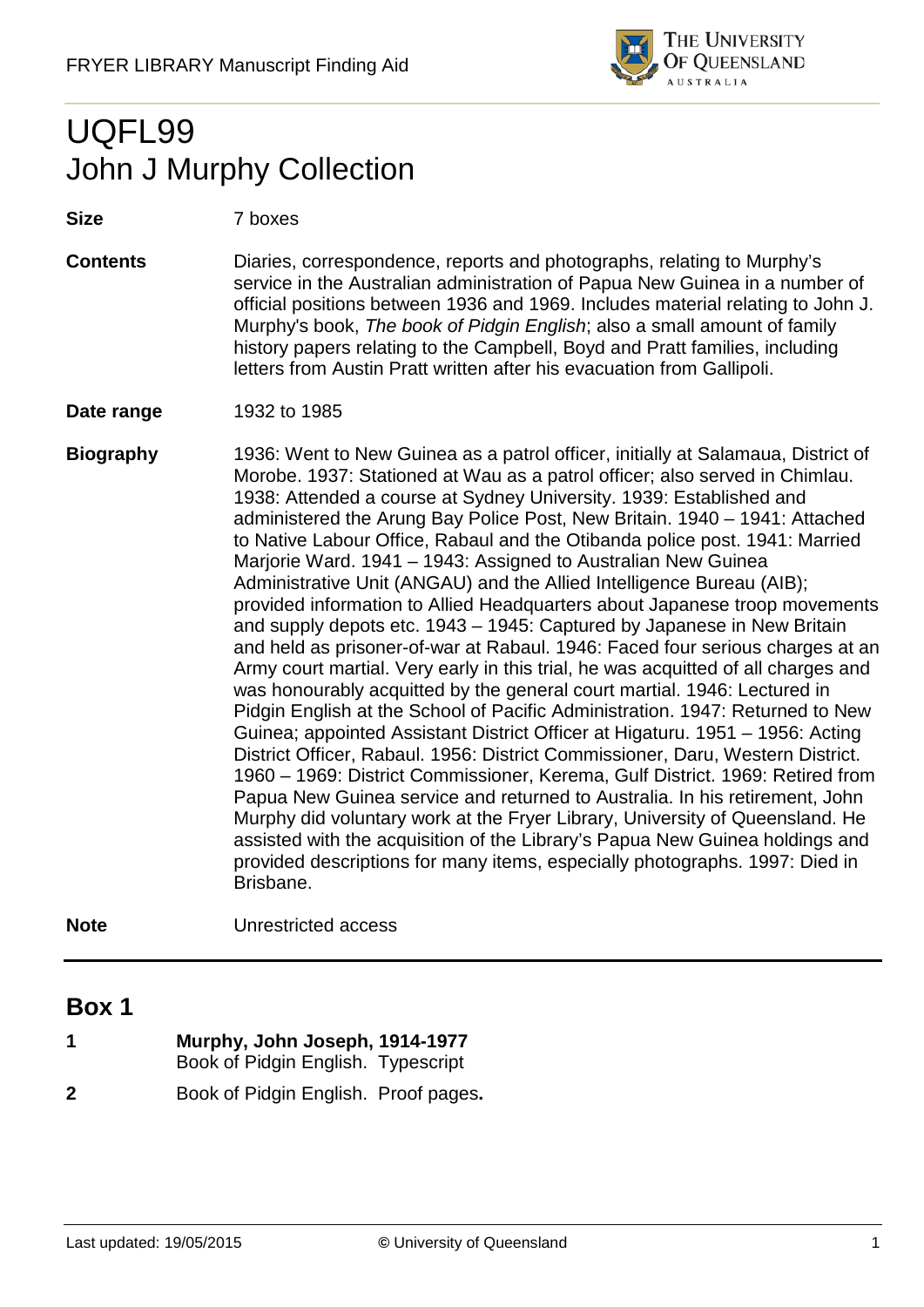

#### **Box 2**

|         | Book of Pidgin English. Galley sheets of 9th printing. [Newspaper cuttings<br>[manuscript]/collected by Sheila Kirk]. 1939?-1979? |
|---------|-----------------------------------------------------------------------------------------------------------------------------------|
| $4 - 7$ | Diaries, 1936 to 1937                                                                                                             |

# **Box 3**

**8 – 14** Monthly reports: Arung Bay police post, 1939 to 1940

#### **Folders 1 – 4**

**15** Correspondence: personal and administrative, 1937 to 1969

## **Box 4**

#### **Folders 5 – 9**

| 15 | Correspondence: personal and administrative, 1937 to 1969 |
|----|-----------------------------------------------------------|
| 16 | Miscellaneous notes and newspaper clippings, etc.         |

## **Box 5**

- **17** Diary, 1947
- **18** Diary, 1948
- **19** Some papers relating to conditions of service for Australian District Officers in New Guinea (5 items).
	- 1. Kyle, A.F. Assistant District Officer, letter to District Officer, Salamaua, 4 Feb 1937 concerning application for re-classification
	- 2. Fourteen of the 16 cadets attending the 1938 course at the University of Sydney letter to the Administrator, Territory of New Guinea, Jul 1938 concerning reclassification and conditions of field staff, District Services
	- 3. Greatheat, G. Telegram to Black, Salamaua 9 Jan 1937 concerning support for reclassification
	- 4. Extract from diary 1937 concerning classification
	- 5. Facts for consideration in an application for reclassification and revision of existing salaries and conditions in the Department of District Services and Native Affairs, Apr 1937

#### **20 McMurria, James A.**

Trial and Triumph : the chronicle of an ill-fated B-24 air crew in World War II in the Pacific. Trial with stone-age Melanesians and the Japanese Kempe Tai Triumph in survival. 192 p. duplicated typescript.